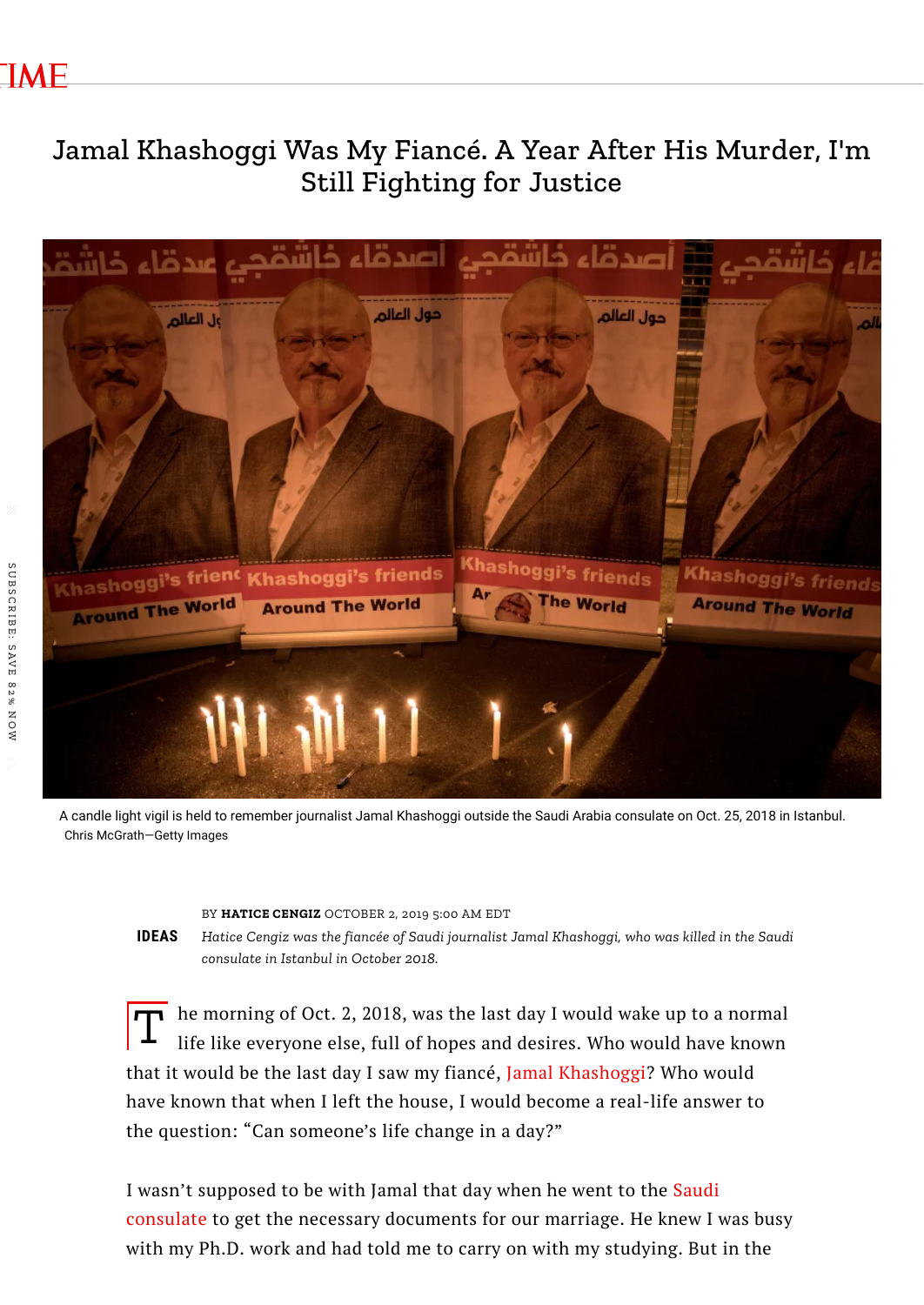end, I offered to go with him. Apart from being a person I loved, Jamal was a

**person I [profoundly](https://time.com/5416396/jamal-khashoggi-saudi-arabia-journalist-missing/) respected, whose life, status, experience and values in the values I profoundly respected, whose life, status, experience and values in the values of**  $\sim$ 

admired. I was always happy to know where he was going and to help him out, Here Are the 10 'Most Urgent' Threats to Press [Freedom](https://time.com/5792232/threats-press-freedom-march/) Around the World<br>especially when he was in Istanbul, where we spent a lot of time together. It made him happy, too.

> Who would have known that as we were finalizing preparations for our marriage, others were moving in for his murder? As the hours passed by in deep silence, I waited for him and stared at the gates of the consulate in fear and hope. By the time I realized something was wrong, the damage was already done. Jamal's blood had already been spilled; his body cut up into pieces.

> I still had no idea of the dark nights to come. In the days that followed, my phone rang constantly for hours. Were the calls from journalists? I could not answer most of them. Although it took a long time for the news to emerge, [Jamal's](https://time.com/5475109/jamal-khashoggi-saudi-arabia-audio-last-words/) death in the consulate that day was eventually confirmed to the public on Oct. 19. Turkey was saved from being the host to an anonymous murder. That is hardly enough to ease the enormous loss of Jamal.

After the news of the atrocity, I felt detached from life for a long time. I did not read the news; I did not follow what was written during the period. Articles or phone calls would not be able to bring Jamal back. But journalists and rights groups managed to keep the issue on the international agenda for a long time, with sheer loyalty to Jamal and what he stood for. For this I am grateful, and I hope they will uphold their moral responsibility and continue to pursue justice for this brave man.

But Jamal was murdered. I will never see or have the chance to meet with him again in the earthly realm. All my dreams have been profoundly shaken. Before this, I had my own struggles in life like everyone else. Now, Jamal's fight for justice has been added to them. Because world leaders claim to represent justice but lack morality, I have been left with the burden of carrying this feeling. I am not just the woman going after her partner's cause in his absence, but also the one left to hold to account those who took his life.

**A year later,** the first thing that comes to my mind is shame, an immense disappointment that the systems of the world are built on economic interests rather than ethical values. As a researcher of the Middle East and a future academic, I can see that the day Jamal was killed was not simply the murder of a journalist. It was also the murder of [fundamental](https://time.com/5428159/jamal-khashoggi-murder/) values: human rights, the international rule of law, the norms of diplomacy. The situation reminded me of the words of the wise Alija Izetbegovic during the Bosnian War: "What is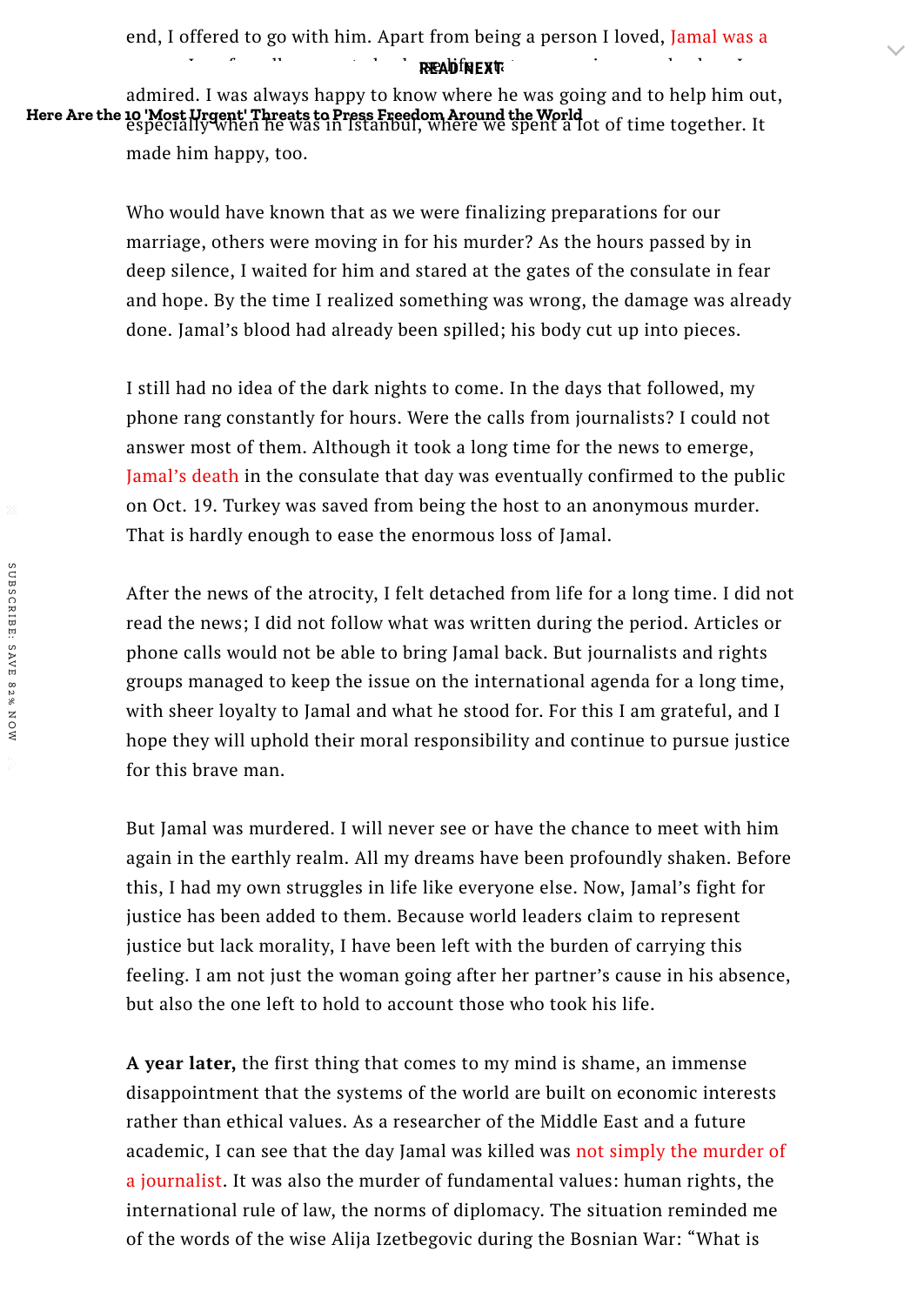being defended in Bosnia today is not just Bosnia itself; what is being defended

is Europe. For in Bosnia today, the values vowed to be upheld by Europe are **READ NEXT**

### being defended."

## **Here Are the 10 'Most Urgent' Threats to Press [Freedom](https://time.com/5792232/threats-press-freedom-march/) Around the World**

Jamal supported the fight for [democracy](https://time.com/5565084/egypt-alaa-aswany-sisi-press/) in the Middle East after the Arab Spring. "It is time for concepts like freedom of thought and democracy to arrive in Arab states as well," he would say. It was statements like these that so provoked the current leaders of Saudi Arabia, afraid of their own shadows, their rage growing into such animosity that they carved up a human being because of his words.

Jamal only wanted to practice journalism. He acted as a journalist should. But in the minds of those who only saw journalists as spies giving intelligence to the public, he was extremely dangerous.

From this perspective, Jamal's murder shows how our part of the world—the Middle East—is being left in the dark ages. Most of Jamal's friends were either in prison or did not have such a strong voice that could speak to the whole world. But Jamal found comfort in knowing that so many like-minded people were with him and supported him. This is what he meant every time he said he was not alone with these beliefs.

What happened to Jamal showed how far human rights have been abandoned in the Arab world. Jamal's name now represents all the nameless people in this region who would like to speak but can't articulate what they want to say, and have to remain anonymous on social media.

The murder of Jamal, a rare man of his [generation,](https://time.com/5665392/10-most-urgent-press-freedom-september/) was a blow to everyone fighting for democracy in the region. It wasn't just people who knew him who cried at his death; it was everyone crying for the fate of the people from this region. Muslims around the world performed a funeral prayer without a body. In getting rid of his body, his killers had dealt yet another blow to those who loved Jamal.

But at the same time, they sowed the seeds of a new enlightenment and a movement to fight for freedom around the world and, above all, in the Middle East. While I was traveling recently, a man came to help me with my suitcase, walking with me until passport control without looking at me. When we paused, I thanked him for his kind gesture. "May Jamal rest in peace," he replied. "I wish I could do more for you. I am Iranian; I recognized you as we were boarding the plane. I am so sorry for what happened. I was very much